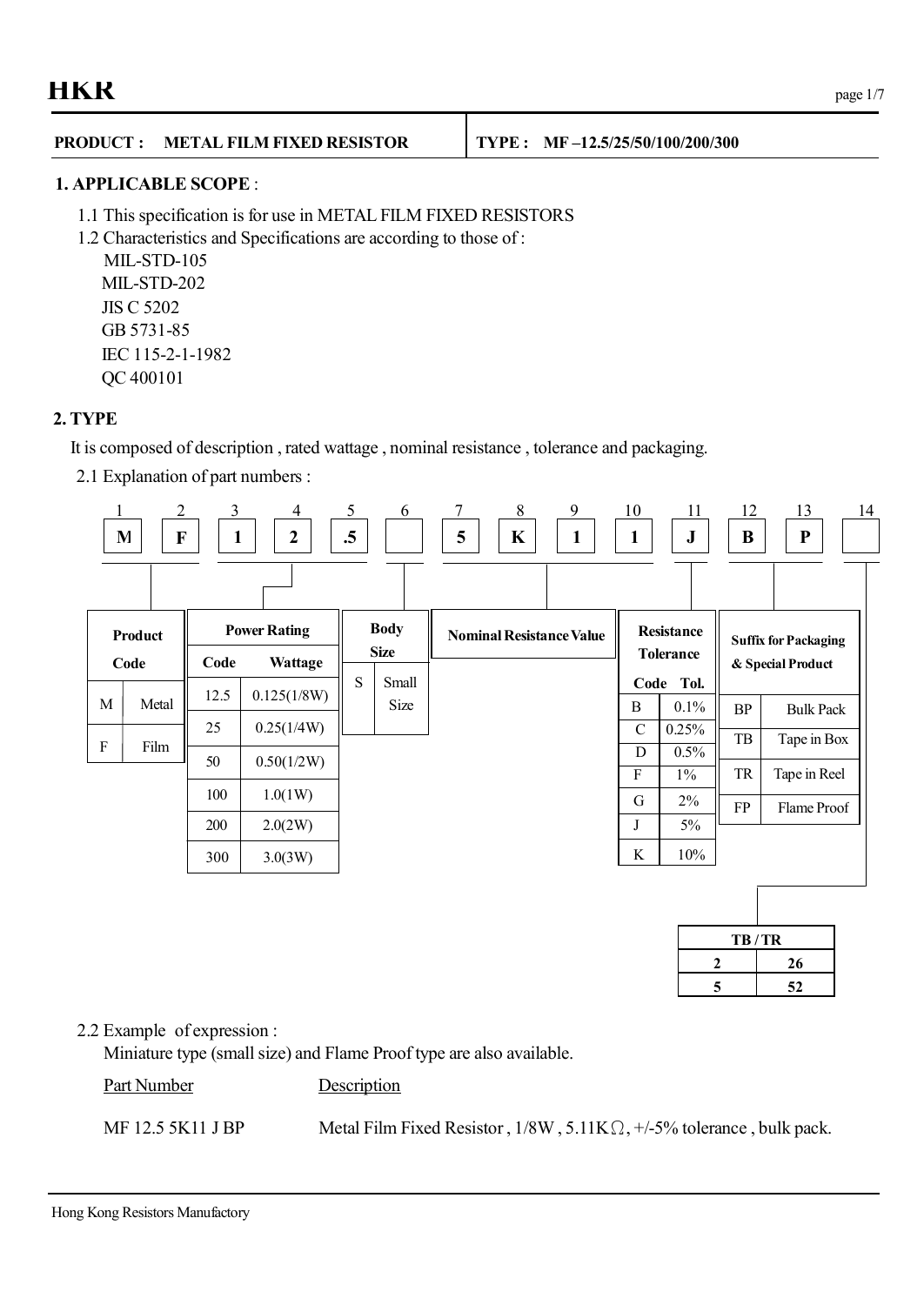| <b>HKR</b> | $\Omega$<br>page $2/7$ |
|------------|------------------------|
|------------|------------------------|

# **PRODUCT : METAL FILM FIXED RESISTOR TYPE : MF –12.5/25/50/100/200/300**

2.3 Color code indication for nominal resistance value and tolerance Fixed resistors of which the nominal resistance value and tolerance are indicated by color codes following the standard as below:



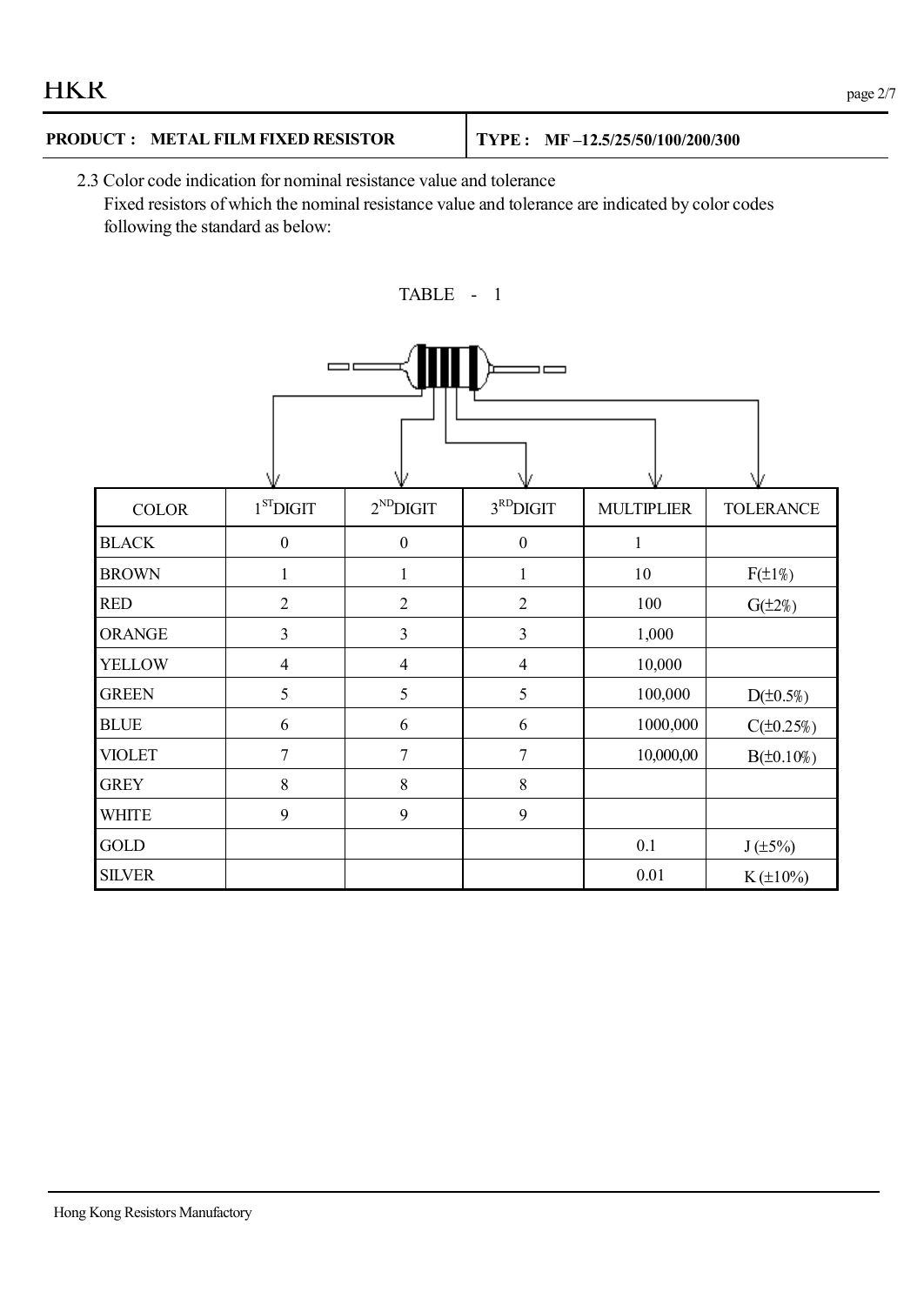#### **3. DIMENSIONS** :

 $\Box$  H  $\Box$  L  $\Box$ ÆD TABLE - 2 Æd

|                 |               |               |                  | Unit: $mm$      |
|-----------------|---------------|---------------|------------------|-----------------|
|                 | <b>BODY</b>   |               | <b>LEAD WIRE</b> |                 |
| <b>TYPE</b>     |               | D             | Η                | a               |
| MF-12.5(MF-25S) | $3.5 \pm 0.5$ | $1.7 \pm 0.5$ | $28 \pm 1$       | $0.45 \pm 0.05$ |
| MF-25(MF-50S)   | $6.5 \pm 0.5$ | $2.3 \pm 0.5$ | $27\pm1$         | $0.52 \pm 0.05$ |
| MF-50(MF-100S)  | $9.0 \pm 0.5$ | $3.0 \pm 0.5$ | $26 \pm 1$       | $0.60 \pm 0.05$ |
| MF-100(MF-200S) | 11.0±1        | $4.0 \pm 0.5$ | $26(30)\pm1$     | $0.60 \pm 0.05$ |
| MF-200(MF-300S) | $15.0 \pm 1$  | $5.0 \pm 0.5$ | $24(35)\pm 1$    | $0.78 \pm 0.05$ |
| MF-300          | $17.0 \pm 1$  | $6.0 \pm 0.5$ | $24(35)\pm 1$    | $0.78 \pm 0.05$ |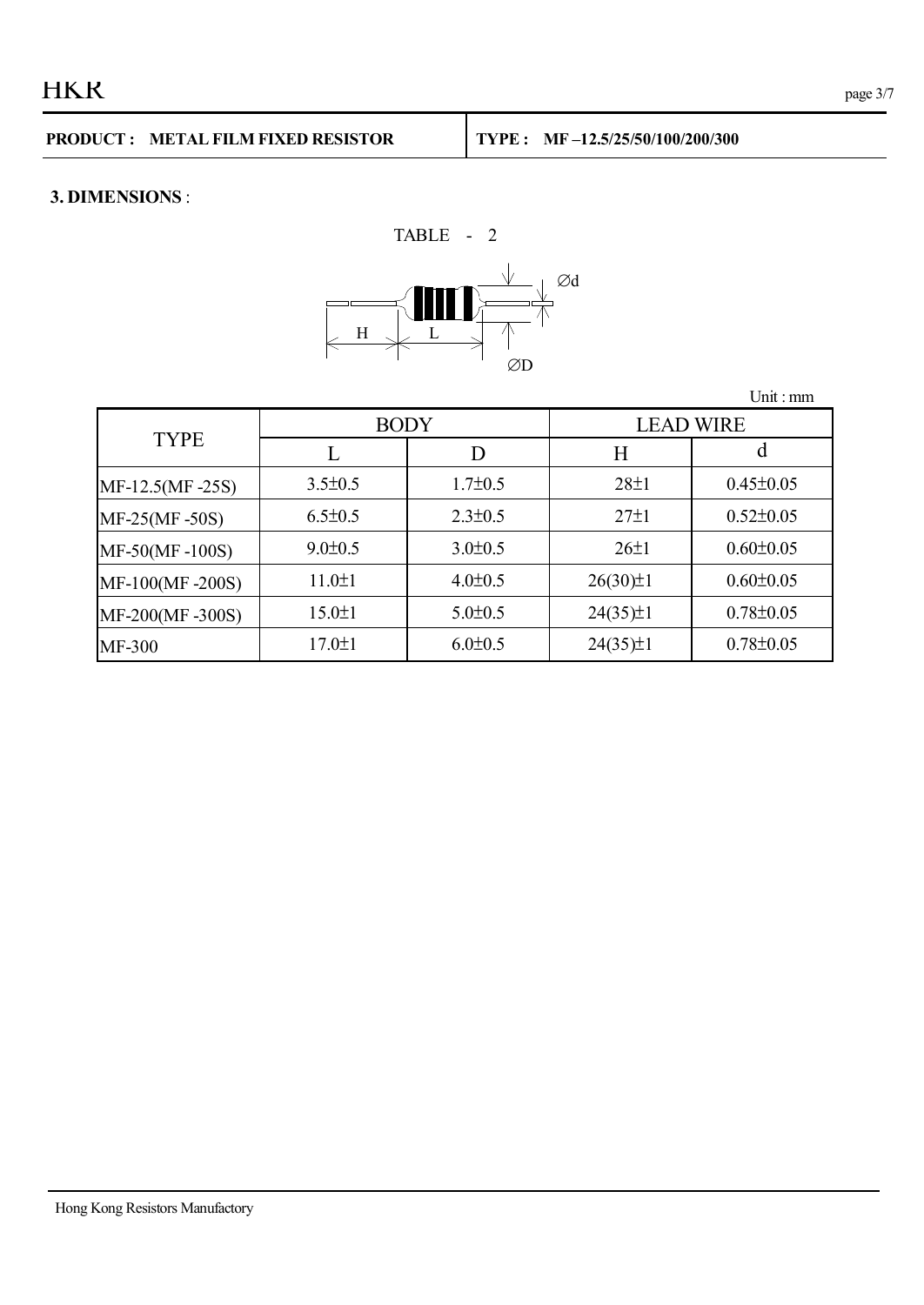# $HKR$  page 4/7

## **PRODUCT : METAL FILM FIXED RESISTOR TYPE : MF –12.5/25/50/100/200/300**

#### **4. SPECIFICATIONS**

## TABLE - 3

| <b>DESCRIPTION</b>              |                                  |                                  |                                                                                                                                                       |                                  |                                  |                                  |
|---------------------------------|----------------------------------|----------------------------------|-------------------------------------------------------------------------------------------------------------------------------------------------------|----------------------------------|----------------------------------|----------------------------------|
| 內容                              | $MF-12.5$                        | $MF-25$                          | MF-50                                                                                                                                                 | $MF-100$                         | $MF-200$                         | MF-300                           |
|                                 |                                  | $(MF-25S)$                       | $(MF-50S)$                                                                                                                                            | $(MF-100S)$                      | $(MF-200S)$                      | $(MF-300S)$                      |
| STANDARD RESISTANCE VALUE RANGE |                                  |                                  |                                                                                                                                                       |                                  |                                  |                                  |
| 標准阻値范圍                          | $10\Omega - 1 \text{M}\Omega$    | $10\Omega - 1M\Omega$            | $10\Omega - 1M\Omega$                                                                                                                                 | $10\Omega - 1M\Omega$            | $10\Omega - 1M\Omega$            | $10\Omega - 1M\Omega$            |
| POWER RATING AT 70°C            |                                  |                                  |                                                                                                                                                       |                                  |                                  |                                  |
| 額定功率(70℃)                       | 1/8W                             | 1/4W                             | 1/2W                                                                                                                                                  | 1W                               | 2W                               | 3W                               |
| <b>MAX WORKING VOLTAGE</b>      |                                  |                                  |                                                                                                                                                       |                                  |                                  |                                  |
| 最高使用電壓                          | 200V                             | 250V                             | 350V                                                                                                                                                  | 500V                             | 500V                             | 500V                             |
| MAX OVERLOAD VOLTAGE            |                                  |                                  |                                                                                                                                                       |                                  |                                  |                                  |
| 最高過負荷電壓                         | 400V                             | 500V                             | 700V                                                                                                                                                  | 1,000V                           | 1,000V                           | 1,000V                           |
| OPERATING TEMPERATURE RANGE     |                                  |                                  |                                                                                                                                                       |                                  |                                  |                                  |
| 使用溫度范圍                          | $-55^{\circ}$ C $-135^{\circ}$ C | $-55^{\circ}$ C $-135^{\circ}$ C | $-55^{\circ}$ C $-135^{\circ}$ C                                                                                                                      | $-55^{\circ}$ C $-155^{\circ}$ C | $-55^{\circ}$ C $-155^{\circ}$ C | $-55^{\circ}$ C $-155^{\circ}$ C |
| <b>TEMPERATURE COEFFICIENT</b>  |                                  |                                  |                                                                                                                                                       |                                  |                                  |                                  |
| 溫度特性                            | $±50$ PPM                        | $±50$ PPM                        | $±50$ PPM                                                                                                                                             | $±50$ PPM                        | $±50$ PPM                        | $±50$ PPM                        |
|                                 | $±100$ PPM                       | $±100$ PPM                       | $±100$ PPM                                                                                                                                            | $±100$ PPM                       | $±100$ PPM                       | $±100$ PPM                       |
| <b>TEMPERATURE CYCLING</b>      |                                  |                                  |                                                                                                                                                       |                                  |                                  |                                  |
| 溫度循環                            |                                  |                                  | $\pm(0.5\%R+0.05\Omega)$ $\pm(0.5\%R+0.05\Omega)$ $\pm(0.5\%R+0.05\Omega)$ $\pm(0.5\%R+0.05\Omega)$ $\pm(0.5\%R+0.05\Omega)$ $\pm(0.5\%R+0.05\Omega)$ |                                  |                                  |                                  |
| <b>INSULATION RESISTANCE</b>    |                                  |                                  |                                                                                                                                                       |                                  |                                  |                                  |
| 絕緣電阻                            | MIN.1,000 M $\Omega$             | MIN.1,000 M $\Omega$             | MIN.1,000 M $\Omega$                                                                                                                                  | MIN.1,000 M $\Omega$             | MIN.1,000 M $\Omega$             | MIN.1.000 M $\Omega$             |
| <b>HUMIDITY</b>                 |                                  |                                  |                                                                                                                                                       |                                  |                                  |                                  |
| 耐濕負荷壽命                          |                                  |                                  | $\pm(1.5\%R+0.05\Omega)\pm(1.5\%R+0.05\Omega)\pm(1.5\%R+0.05\Omega)\pm(1.5\%R+0.05\Omega)\pm(1.5\%R+0.05\Omega)\pm(1.5\%R+0.05\Omega)$                |                                  |                                  |                                  |
| SHORT-TIME OVERLOAD             |                                  |                                  |                                                                                                                                                       |                                  |                                  |                                  |
| 短時間過負荷                          |                                  |                                  | $\pm(0.5\%R+0.05\Omega)\pm(0.5\%R+0.05\Omega)\pm(0.5\%R+0.05\Omega)\pm(0.5\%R+0.05\Omega)\pm(0.5\%R+0.05\Omega)\pm(0.5\%R+0.05\Omega)$                |                                  |                                  |                                  |
| <b>SOLDERABILITY</b>            |                                  |                                  |                                                                                                                                                       |                                  |                                  |                                  |
| 焊錫性                             | MIN. 95% COVERED                 | MIN. 95% COVERED                 | MIN. 95% COVERED                                                                                                                                      | MIN. 95% COVERED                 | MIN. 95% COVERED                 | MIN. 95% COVERED                 |
| <b>VIBRATION</b>                |                                  |                                  |                                                                                                                                                       |                                  |                                  |                                  |
| 耐震性                             |                                  |                                  | $\pm(0.5\%R+0.05\Omega)\pm(0.5\%R+0.05\Omega)\pm(0.5\%R+0.05\Omega)\pm(0.5\%R+0.05\Omega)\pm(0.5\%R+0.05\Omega)\pm(0.5\%R+0.05\Omega)$                |                                  |                                  |                                  |
| <b>LOAD LIFE</b>                |                                  |                                  |                                                                                                                                                       |                                  |                                  |                                  |
| 負載壽命                            |                                  |                                  | $\pm(2\%R+0.05\Omega)$ $\pm(2\%R+0.05\Omega)$ $\pm(2\%R+0.05\Omega)$ $\pm(2\%R+0.05\Omega)$                                                           |                                  | $\pm (2\%R + 0.05 \Omega)$       | $\pm(2\%R+0.05\Omega)$           |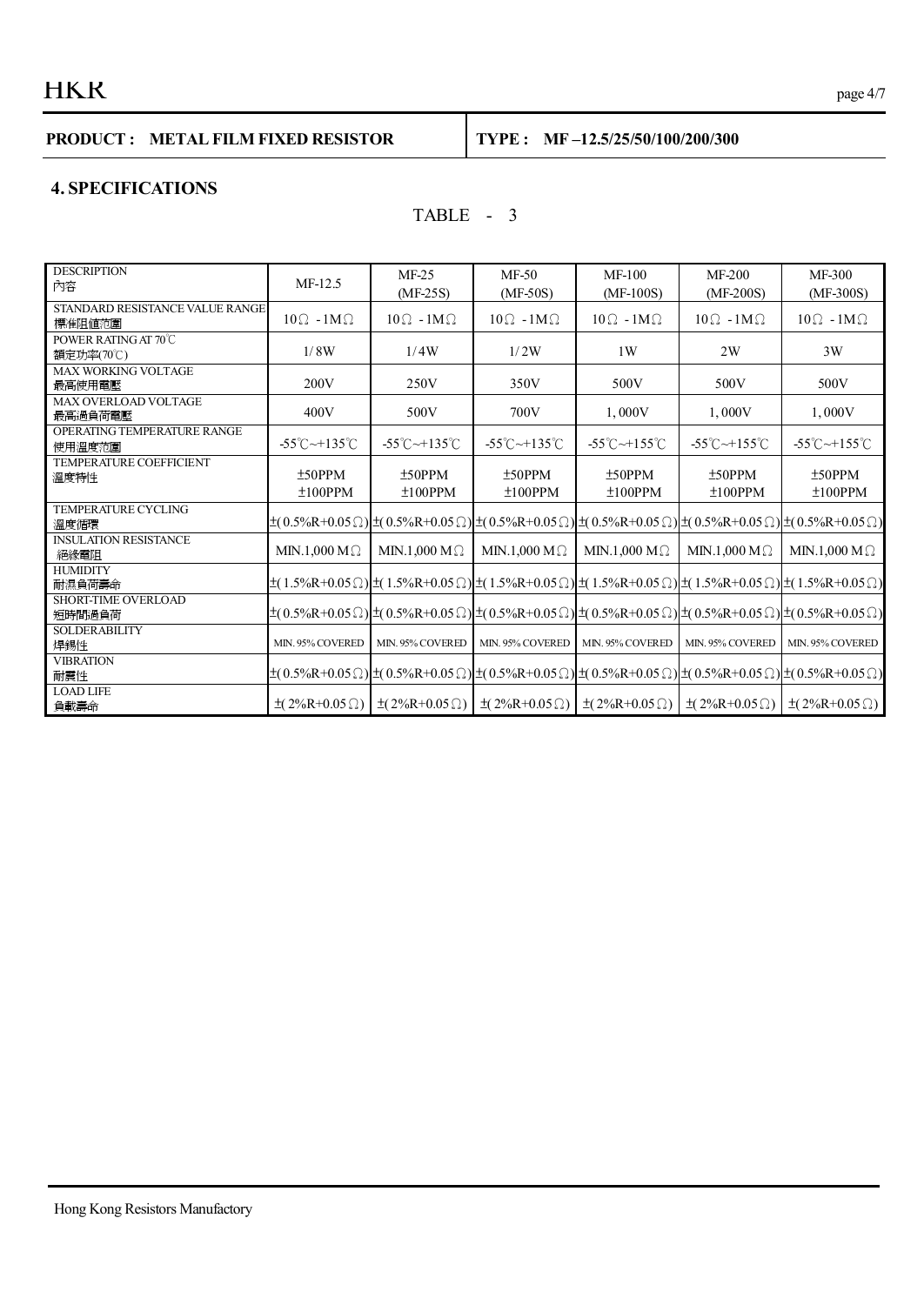## **5. STRUCTURE DIAGRAM**



| (1) | <b>CORE</b>               | <b>CERAMIC ROD</b>                      |
|-----|---------------------------|-----------------------------------------|
| (2) | <b>RESISTANCE FILM</b>    | <b>METAL FILM</b>                       |
| (3) | <b>TERMINAL</b>           | <b>TINNED IRON CAP</b>                  |
| (4) | <b>CONNECTION</b>         | <b>ELECTRIC WELDING</b>                 |
| (5) | <b>LEAD WIRE</b>          | SOLDERED OR TINNED ANNEALED COPPER WIRE |
| (6) | <b>UNDERCOAT</b>          | ELECTRIC INSULATION VARNISH             |
| (7) | <b>FINISHING PAINTING</b> | ELECTRIC INSULATION PAINT               |
| (8) | <b>INDICATION</b>         | COLOR CODE INK                          |

#### $TABLE - 4$

| RATED RESISTANCE VALUE          | <b>MAX. TESTING VOLTAGE</b> |                |  |
|---------------------------------|-----------------------------|----------------|--|
|                                 | 0.125W/0.25W                | 0.5W/1W/2W/3W  |  |
| $1 \Omega \leq R < 10 \Omega$   | 0.3                         | 0 <sup>3</sup> |  |
| $10\Omega \leq R < 100\Omega$   | 0.3                         |                |  |
| $100\Omega \leq R < 1K\Omega$   |                             |                |  |
| $1K\Omega \leq R < 10K\Omega$   |                             | 10             |  |
| $10K\Omega \leq R < 100K\Omega$ |                             | 30             |  |
| $100K\Omega \leq R < 1M\Omega$  | 30                          | 50             |  |
| $1 \text{M}\Omega \leq R$       | 50                          | 100            |  |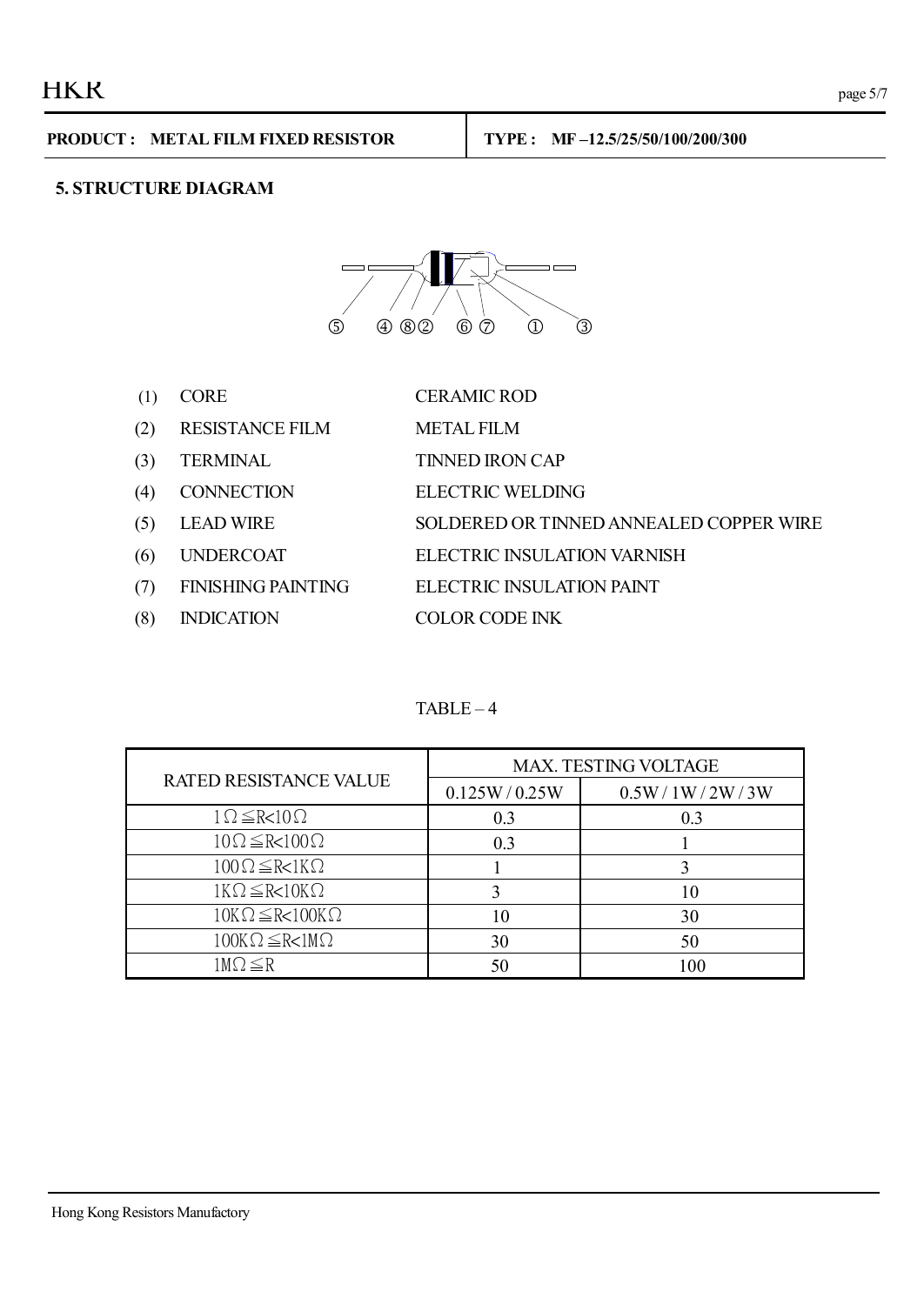# $HKR$  page 6/7

#### **PRODUCT : METAL FILM FIXED RESISTOR TYPE : MF –12.5/25/50/100/200/300**

#### **6. CHARACTERISTICS**

#### $TABLE - 5$

| DC RESISTANCE VALUE                          | TEST METHOD MIL-STD-202 ITEM 303 | <b>VOLTAGE AS TABLE -4.</b><br>TEMPERATURE 25 ±2°C.<br>AQL 0.25%.                                                                                                                                                                                                                                                        |  |
|----------------------------------------------|----------------------------------|--------------------------------------------------------------------------------------------------------------------------------------------------------------------------------------------------------------------------------------------------------------------------------------------------------------------------|--|
| <b>VOLTAGE WITHSTAND</b>                     | TEST METHOD MIL-STD-202 ITEM 301 | V-BLOCK METHOD.<br>VOLTAGE AS TABLE -3 x1.42, 1 MIN.<br>AQL 1%.                                                                                                                                                                                                                                                          |  |
| SHORT TIME OVERLOAD                          | TEST METHOD JIS C 5202 ITEM 5.5  | RATED VOLTAGE × 2.5 TIMES<br>OR MAX.WORKINGVOLTAGE x 2 TIMES.<br>ABOVE TEST 5 SEC.<br>THE RESISTANCE VALUE CHANGE RATE<br>SHALL BE WITHIN $\pm (0.5\%R + 0.05 \Omega)$ .                                                                                                                                                 |  |
| TERMINAL STRENGTH                            | TEST METHOD MIL-STD-202 ITEM 211 | TENSILE STRENGTH: 1K<br>TENSIONAL STRENGTH: 180°, 2 CYCLES.<br>BENDING STRENGTH: 0.5KG, 2 TIMES.<br>THE RESISTANCE VALUE CHANGE RATE<br>SHALL BE WITHIN $\pm (0.5\%R+0.05 \Omega)$ .                                                                                                                                     |  |
| SOLDERABILITY OF TERMINAL                    | TEST METHOD MIL-STD-202 ITEM 210 | 260±5℃ 10±1SEC.<br>AFTER TESTING, LEAVE FOR 3 HOURS.<br>THE RESISTANCE VALUE CHANGE RATE<br>SHALL BE WITHIN $\pm (0.5\% \text{R} + 0.05 \Omega)$ .                                                                                                                                                                       |  |
| <b>TEMPERATURE CYCLE</b>                     | TEST METHOD MIL-STD-202 ITEM 107 | LOW SIDE TEMPERATURE : -55°C±3°C 30MIN.<br>ROOM TEMPERATURE: 10-15MIN.<br>HIGH SIDE TEMPERATURE : +125°C±3°C 30MIN.<br>ROOM TEMPERATURE: 10-15MIN.<br><b>ABOVE TEST 5 CYCLES</b><br>AFTER LAST CYCLE, LEAVE FOR 1-3 HOURS.<br>THE RESISTANCE VALUE CHANGE RATE<br>SHALL BE WITHIN $\pm (0.5\% \text{R} + 0.05 \Omega)$ . |  |
| <b>VIBRATION WITHSTAND</b>                   | TEST METHOD MIL-STD-202 ITEM 204 | X, Y, Z-EACH DIRECTION 2 HOURS.<br>AMPLITUDE 0.75MM.<br>$RANGE$ : 10HZ ~ 500HZ.<br>THE RESISTANCE VALUE CHANGE RATE<br>SHALL BE WITHIN $\pm (0.5\% \text{R} + 0.05 \Omega)$ .                                                                                                                                            |  |
| <b>LOAD LIFE</b>                             | TEST METHOD MIL-STD-202 ITEM 108 | $70^{\circ}$ ±2 $^{\circ}$ C.<br>1000 HOURS<br>RATED VOLTAGE (1.5 HOURS ON, 0.5 HOUR OFF).<br>THE RESISTANCE VALUE CHANGE RATE<br>SHALL BE WITHIN $\pm (2\%R+0.05 \Omega)$ .                                                                                                                                             |  |
| RESISTANCE TEMPERATURE<br><b>COEFFICIENT</b> | TEST METHOD MIL-STD-202 ITEM 304 | THE RESISTANCE VALUE CHANGE RATE<br>SHALL BE AS TABLE - 3.                                                                                                                                                                                                                                                               |  |
| <b>LOAD LIFE IN HUMIDITY</b>                 | TEST METHOD MIL-STD-202 ITEM 103 | THE RESISTANCE VALUE CHANGE RATE<br>SHALL BE WITHIN $\pm (1.5\%R+0.05 \Omega)$ .                                                                                                                                                                                                                                         |  |

NOTE :RESISTORS SHALL BE EXAMINED FOR EVIDENCE OF NO MECHANICAL DAMAGE ,ARCINGAND BREAKDOWNAFTER THE TEST.